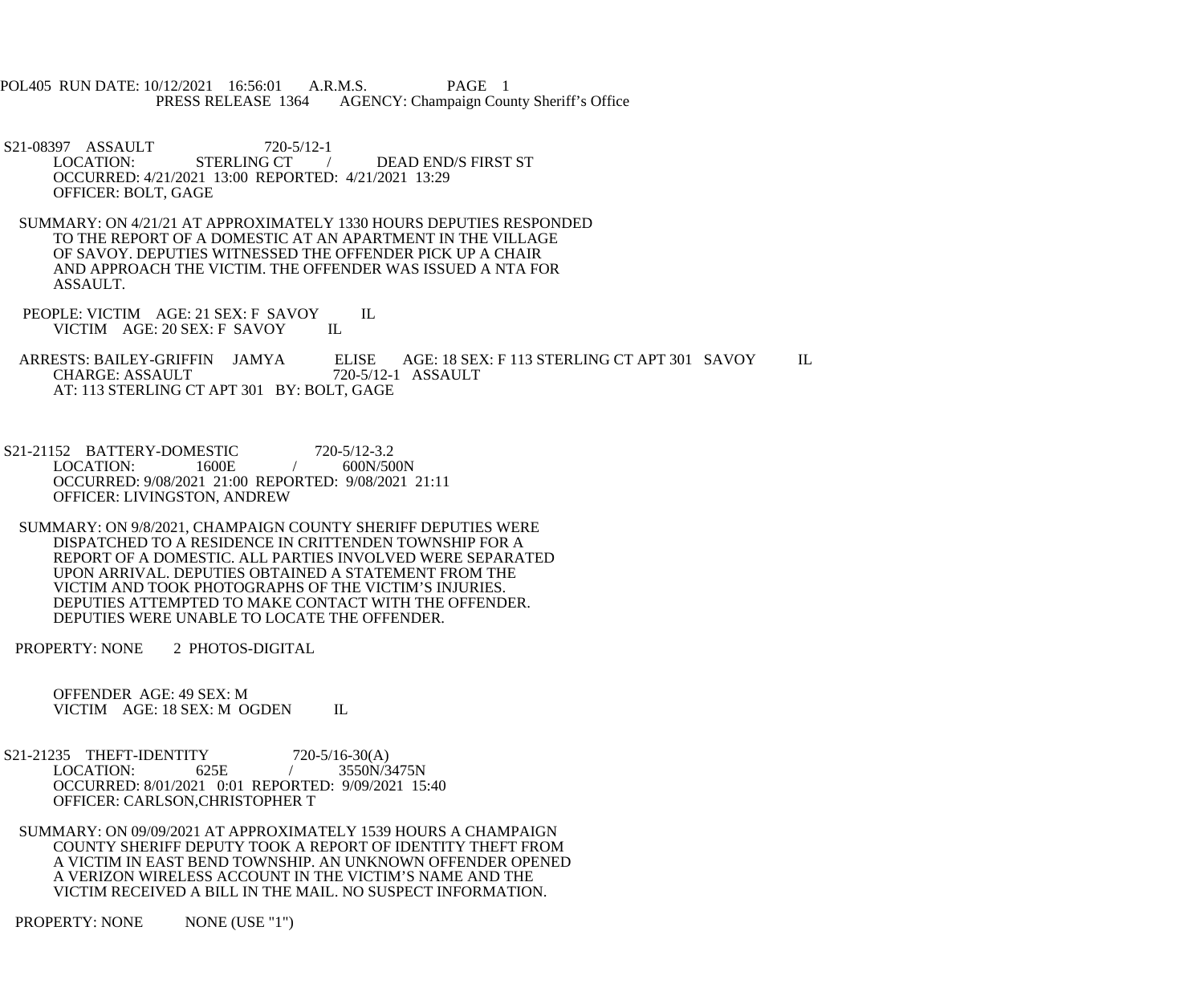- POL405 RUN DATE: 10/12/2021 16:56:01 A.R.M.S. PAGE 2 PRESS RELEASE 1364 AGENCY: Champaign County Sheriff's Office
	- PEOPLE: VICTIM AGE: 74 SEX: M FOOSLAND IL OFFENDER AGE: 00 SEX: U RACE: U HEIGHT: 000 WEIGHT: 000 HAIR: EYES:
- S21-21372 DECEPTIVE PRACTICES 720-5/17-1 CONSPIRE<br>LOCATION: DODSON DR / PETTYS DR/DODSON LOCATION: DODSON DR / PETTYS DR/DODSON DR OCCURRED: 5/01/2019 12:00 REPORTED: 9/10/2021 16:04 OFFICER: WELDON, MATTHEW
- SUMMARY: DISPATCHED TO AN URBANA TOWNSHIP RESIDENCE IN REFERENCE TO A DECEPTIVE PRACTICE REPORT. THE REPORTING PERSON DISCOVERED ON A CREDIT REPORT THAT AN UNKNOWN PERSON HAD USED THEIR INFORMATION TO OPEN AN ACCOUNT WITH AN OUTSTANDING BALANCE.
- PROPERTY: NONE NONE (USE "1")

 OFFENDER SEX: RACE: HEIGHT: 000 WEIGHT: 000 HAIR: EYES: VICTIM AGE: 56 SEX: F URBANA IL

- S21-21382 UNLAWFUL VISITATION INTERFERENCE 720-5/10-5.5<br>LOCATION: MARKET ST N / LEVERETT RI / LEVERETT RD/E FORD H OCCURRED: 9/10/2021 18:16 REPORTED: 9/10/2021 18:16 OFFICER: BEASLEY, CHAD
- SUMMARY: ON 09-10-21, I TOOK A PHONE REPORT IN-REGARDS TO UNLAWFUL VISITATION INTERFERENCE. THE REPORTING PARTING ADVISED HIS EX-GIRLFRIEND WAS VIOLATING THE TERMS OF THEIR CUSTODY AGREEMENT. RP ADVISED SHE WAS SUPPOSED TO MEET HIM AT 1800HRS TODAY FOR CHILD EXCHANGE AND SHE NEVER SHOWED UP AND HAS IGNORED HIS MESSAGES. RP HAD THIS SAME ISSUE A FEW WEEKS AGO WHERE 517 TOOK REPORT. RP SAID HE'S BEEN IN TOUCH WITH HIS ATTORNEY AND DIDN'T WANT HER ARRESTED. RP WANTED THE INCIDENT DOCUMENTED.

 OFFENDER AGE: 35 SEX: F VICTIM AGE: 41 SEX: M PAXTON IL

- S21-21415 BATTERY-DOMESTIC 720-5/12-3.2 CRISIS INTERVEN. - DOMESTIC TROUBLE LOCATION: FOUNTAIN VALLEY / LIBERTY AV/LIBERTY A OCCURRED: 9/11/2021 4:00 REPORTED: 9/11/2021 4:57 OFFICER: BOLT, GAGE
- SUMMARY: ON 9/11/21 AT APPROXIMATELY 0457 HOURS DEPUTIES WERE DISPATCHED TO THE REPORT OF A DOMESTIC BATTERY AT A RESIDENCE IN RANTOUL TWP. DEPUTIES INTERVIEWED BOTH PARTIES AT THE SCENE AND TRANSPORTED THE FEMALE HALF TO AN AREA HOTEL TO STAY FOR THE DAY.

 OFFENDER AGE: 50 SEX: M VICTIM AGE: 48 SEX: F RANTOUL IL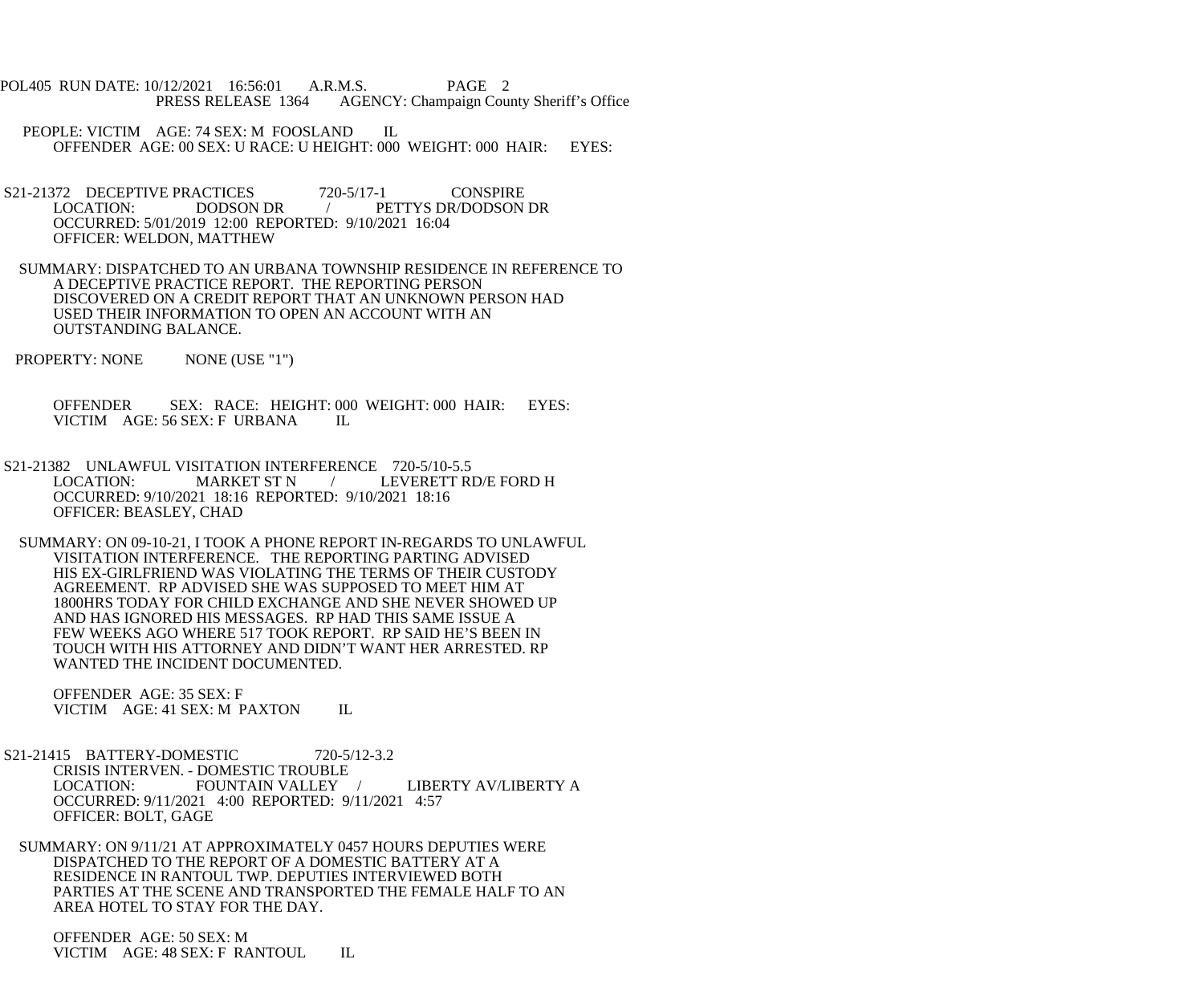POL405 RUN DATE: 10/12/2021 16:56:01 A.R.M.S. PAGE 3 PRESS RELEASE 1364 AGENCY: Champaign County Sheriff's Office

- S21-21448 CRIMINAL DAMAGE TO PROPERTY 720-5/21-1<br>LOCATION: APPLE TREE DR / UNKNO / UNKNOWN/PEACH TREE S OCCURRED: 9/10/2021 19:00 REPORTED: 9/11/2021 12:44 OFFICER: BIALESCHKI, DOUG
- SUMMARY: R-P CALLED TO REPORT CDTP OF HER CAR TIRE. NO SUSPECT INFORMATION. REQUEST FOR DOCUMENTATION.
- PROPERTY: DAMAGED 1 TIRE
	- OFFENDER SEX: RACE: HEIGHT: 000 WEIGHT: 000 HAIR: EYES: VICTIM AGE: 68 SEX: F URBANA IL
- S21-21463 THEFT OF LOST/MISLAID PROPERTY 720-5/16-2<br>FRAUD-CREDIT CARD 720-5/17-31 THRU 46 FRAUD-CREDIT CARD LOCATION: 100 BLOCK OF BURWASH AV SAVOY OCCURRED: 9/11/2021 15:00 REPORTED: 9/11/2021 15:57 OFFICER: REIFSTECK, BRANDON
- SUMMARY: AT ABOUT 1500 HRS, VICTIM LOST DEBIT CARD AT THORNTON'S GAS STATION. AT 1551 HRS, THE CARD HAD BEEN USED TO MAKE A \$104.74 PURCHASE AT FRIAR TUCK. VICTIM THEN CANCELLED THE CARD.
- PROPERTY: STOLEN 1 CREDIT/DEBIT/GAS CARDS

NONE 1 NONE (USE "1")

OFFENDER SEX: RACE: HEIGHT: 000 WEIGHT: 000 HAIR: EYES:<br>VICTIM AGE: 21 SEX: F URBANA IL VICTIM AGE: 21 SEX: F URBANA

- S21-21541 CRIMINAL DAMAGE TO PROPERTY 720-5/21-1<br>LOCATION: S GLOVER CT S / @ E GRAND AV  $LOGATION:$  S GLOVER CT S  $\rightarrow$  OCCURRED: 9/11/2021 21:00 REPORTED: 9/12/2021 13:18 OFFICER: WILLMORE, JUSTIN
- SUMMARY: ON SEPTEMBER 12, 2021, CHAMPAIGN COUNTY SHERIFF'S DEPUTIES WERE DISPATCHED TO SPORTSMAN PARK IN THE VILLAGE OF ST. JOE FOR THE REPORT OF CRIMINAL DAMAGE. DEPUTIES ARRIVED ON SCENE AND SPOKE TO THE REPORTING PERSON AND LEARNED A SOCCER SHED WAS STRUCK OVERNIGHT. THERE IS NO SUSPECT INFORMATION.
- PROPERTY: DAMAGED 1 SHED-STORAGE
- PEOPLE: VICTIM SOCIETY OFFENDER SEX: RACE: HEIGHT: 000 WEIGHT: 000 HAIR: EYES: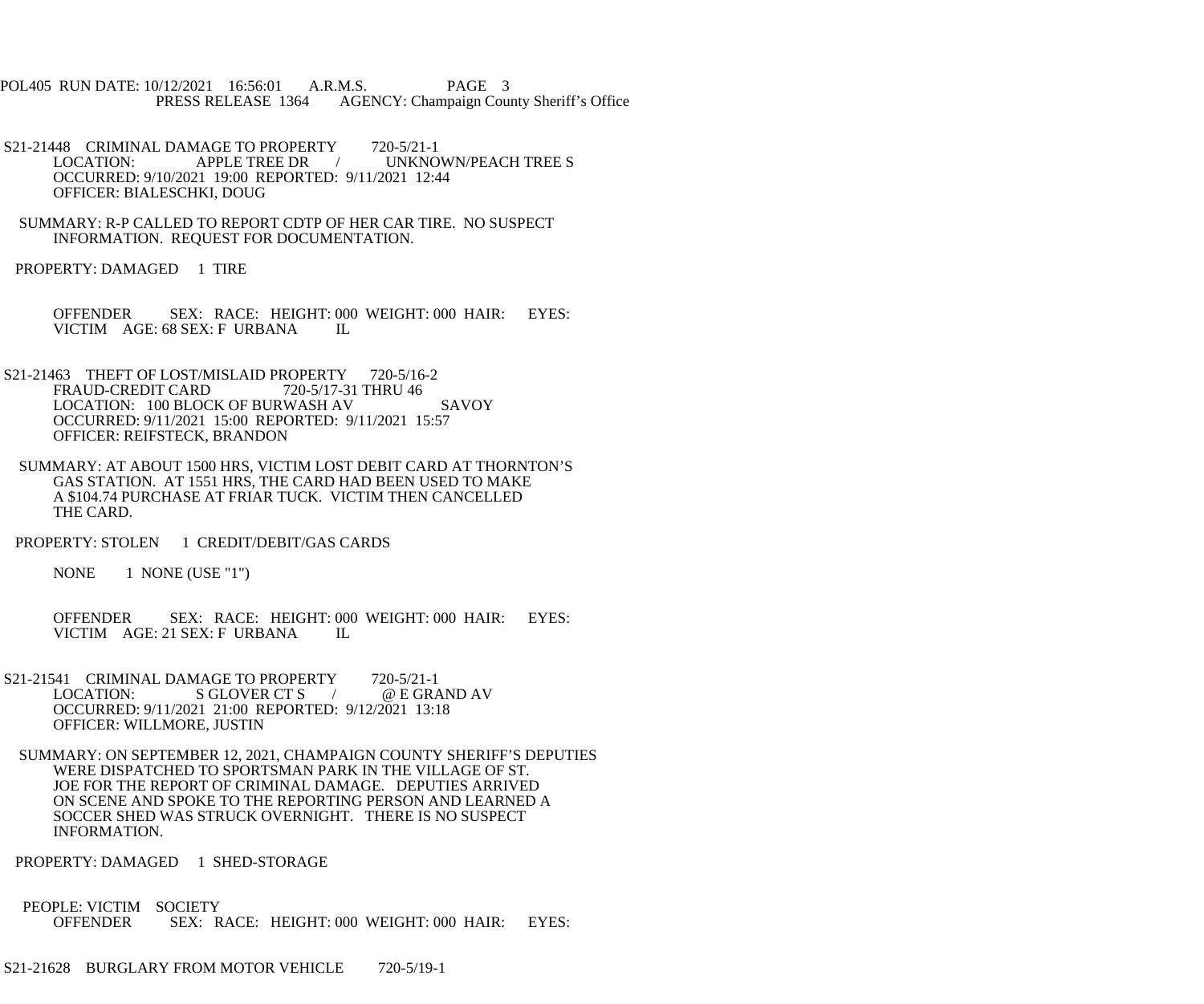POL405 RUN DATE: 10/12/2021 16:56:01 A.R.M.S. PAGE 4<br>PRESS RELEASE 1364 AGENCY: Champaign Cou AGENCY: Champaign County Sheriff's Office LOCATION: FRED LN / JEFFREY LN/TONI LN OCCURRED: 9/13/2021 2:12 REPORTED: 9/13/2021 13:32 OFFICER: FROMM, DANIEL

 SUMMARY: ON 9/13/21, CHAMPAIGN COUNTY SHERIFF'S DEPUTIES WERE DISPATCHED TO A RESIDENCE IN URBANA TOWNSHIP FOR REPORT OF A BURGLARY TO A MOTOR VEHICLE. NO ARRESTS HAVE BEEN MADE.

PROPERTY: STOLEN 1 CURRENCY-NOT CHECKS/BOND

STOLEN 1 CELLULAR PHONE

OFFENDER SEX: RACE: HEIGHT: 000 WEIGHT: 000 HAIR: EYES:<br>VICTIM AGE: 36 SEX: F URBANA IL VICTIM AGE: 36 SEX: F URBANA

S21-21634 BURGLARY FROM MOTOR VEHICLE 720-5/19-1<br>TRESPASS TO LAND/REAL PROPERTY 720-5/21-3 TRESPASS TO LAND/REAL PROPERTY<br>LOCATION: WARD ST / UNKNOWN/KERR AV OCCURRED: 9/13/2021 2:20 REPORTED: 9/13/2021 15:49 OFFICER: SELLEK, KYLE

 SUMMARY: DISPATCHED TO A LOCAL BUSINESS IN URBANA TOWNSHIP REFERENCE THE REPORT OF A BURGLARY TO A MOTOR VEHICLE. THE REPORTING PARTY ADVISED AN UNKNOWN SUBJECT ENTERED THE SECURE BUSINESS LOT OVERNIGHT AND BURGLARIZED MULTIPLE VEHICLES. USC AND OTHER MISCELLANEOUS ITEMS WERE TAKEN.

PROPERTY: STOLEN 1 BACKPACK/SPORTS BAG

STOLEN CURRENCY-NOT CHECKS/BOND

STOLEN CURRENCY-NOT CHECKS/BOND

 OFFENDER SEX: RACE: HEIGHT: 000 WEIGHT: 000 HAIR: EYES: VICTIM AGE: 19 SEX: M IVESDALE IL<br>VICTIM AGE: 32 SEX: M URBANA IL VICTIM AGE: 32 SEX: M URBANA IL<br>VICTIM AGE: 31 SEX: F URBANA IL VICTIM AGE: 31 SEX: F URBANA

S21-21635 BURGLARY FROM MOTOR VEHICLE 720-5/19-1<br>THEFT-MOTOR VEHICLE 720-5/16,625-5/4 THEFT-MOTOR VEHICLE<br>LOCATION: CURTIS RD W LOCATION: CURTIS RD W / WESLEY AV/PROSPECT P OCCURRED: 9/12/2021 20:00 REPORTED: 9/13/2021 16:10 OFFICER: FOSTER, SUSAN

 SUMMARY: THE RP/VICTIM STATED THAT ENTRY WAS MADE INTO HIS UNLOCKED VEHICLE AND HIS IL STATE DRIVER'S LICENSE AND KEYS TO ANOTHER VEHICLE WERE STOLEN. THE OTHER VEHICLE WAS ALSO STOLEN. NO SUSPECT INFORMATION WAS PROVIDED. LEADS ENTRIES WERE MADE FOR THE DL AND THE STOLEN VEHICLE.

PROPERTY: STOLEN 1 DRIVERS LICENSE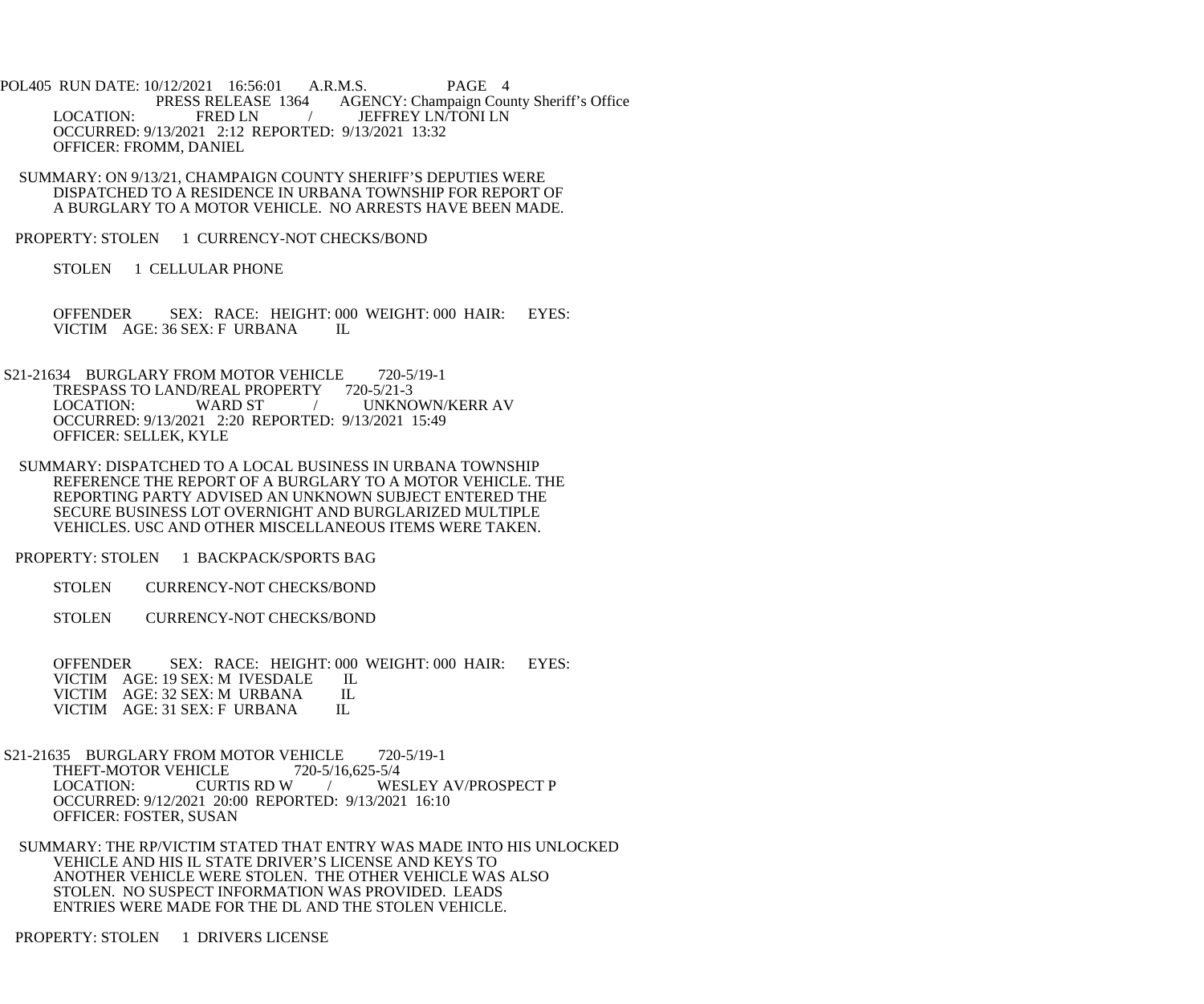POL405 RUN DATE: 10/12/2021 16:56:01 A.R.M.S. PAGE 5 PRESS RELEASE 1364 AGENCY: Champaign County Sheriff's Office STOLEN 1 KEYS

STOLEN 1 MOTOR VEHICLE-OTHER

OFFENDER SEX: RACE: HEIGHT: 000 WEIGHT: 000 HAIR: EYES: VICTIM AGE: 25 SEX: M SAVOY IL VICTIM AGE: 25 SEX: M SAVOY IL<br>VICTIM AGE: 44 SEX: F SAVOY IL VICTIM AGE: 44 SEX: F SAVOY

S21-21677 BATTERY-DOMESTIC 720-5/12-3.2<br>LOCATION: DOUGLAS ST W / S LOCATION: DOUGLAS ST W / S ELM ST, JAMES ST/E OCCURRED: 9/14/2021 3:00 REPORTED: 9/14/2021 3:07 OFFICER: SELLEK, KYLE

 SUMMARY: DISPATCHED TO A RESIDENCE IN THE 100 BLK. OF W. DOUGLAS ST. , ST. JOSEPH, REFERENCE THE REPORT OF A DOMESTIC BATTERY AT THIS LOCATION. WITNESS ADVISED THE TWO SUBJECTS WHO RESIDE AT THIS LOCATION WERE INVOLVED IN A PHYSICAL ALTERCATION. CONTACT WAS MADE WITH ONE HALF WHO ADVISED THE INCIDENT WAS VERBAL ONLY. DEPUTIES WERE UNABLE TO MAKE CONTACT WITH THE OTHER INVOLVED PARTY.

 OFFENDER AGE: 45 SEX: M VICTIM AGE: 40 SEX: F ST JOSEPH IL

- S21-21732 CRIMINAL DAMAGE TO PROPERTY 720-5/21-1 LOCATION: 4000 BLOCK OF ENGLEWOOD DR CHAMPAIGN OCCURRED: 8/30/2021 0:00 REPORTED: 9/14/2021 14:09 OFFICER: MAYO, NICHOLAS
- SUMMARY: ON 9-14-21 DEPUTIES WERE DISPATCHED TO A RESIDENCE IN CHAMPAIGN TOWNSHIP FOR A REPORT OF CRIMINAL DAMAGE TO PROPERTY. DEPUTIES COLLECTED POSSIBLE BIOLOGICAL SPECIMENS TO BE SUBMITTED TO THE CRIME LAB FOR PROCESSING, AND PHOTOGRAPHED THE SCENE. THE RP HAS NO KNOWLEDGE OF AN EXACT TIME OF WHEN THE DAMAGE OCCURRED, AND DID NOT OFFER ANY SUSPECT INFORMATION.

PROPERTY: DAMAGED 1 WINDOW

 OFFENDER SEX: RACE: HEIGHT: 000 WEIGHT: 000 HAIR: EYES: VICTIM AGE: 69 SEX: M CHAMPAIGN IL

- S21-21799 BURGLARY FROM MOTOR VEHICLE 720-5/19-1 LOCATION: 00 BLOCK OF BETSY ROSS DR URBANA OCCURRED: 9/15/2021 14:30 REPORTED: 9/15/2021 14:46 OFFICER: REIFSTECK, BRANDON
- SUMMARY: SUSPECT STOLE ITEMS FROM THE OPEN PICKUP BED. SUSPECT ALSO ENTERED UNLOCKED CAB AND STOLE ITEMS.

PROPERTY: STOLEN 1 STEREO COMPONENTS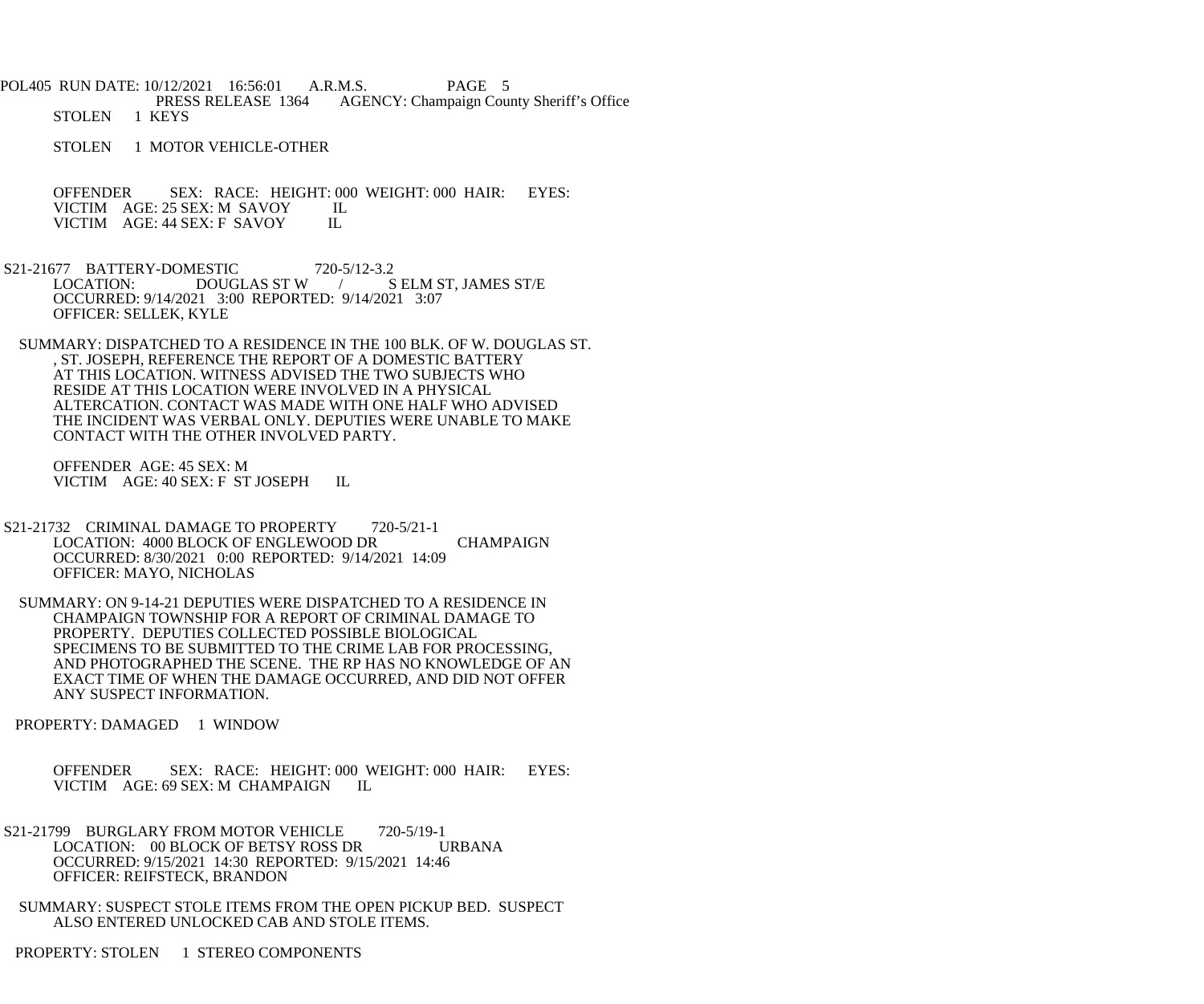POL405 RUN DATE: 10/12/2021 16:56:01 A.R.M.S. PAGE 6<br>PRESS RELEASE 1364 AGENCY: Champaign Cou PRESS RELEASE 1364 AGENCY: Champaign County Sheriff's Office<br>STOLEN 1 POWER TOOL-SHOP 1 POWER TOOL-SHOP

STOLEN 1 STEREO

STOLEN 1 STEREO COMPONENTS

STOLEN 1 STEREO

 OFFENDER AGE: 46 SEX: M VICTIM AGE: 50 SEX: M URBANA IL

- S21-21844 THEFT OVER \$500 720-5/16-1<br>LOCATION: OAKS RD E / N HIGH CROSS RD/CUNN OCCURRED: 8/01/2021 12:00 REPORTED: 9/15/2021 15:44 OFFICER: REIFSTECK, BRANDON
- SUMMARY: ABOUT ONE DUMP TRUCK LOAD OF LARGE RIVER ROCK, HAS BEEN STOLEN FROM A PILE IN THE VICTIM'S DRIVEWAY. VICTIM REPORTS THIS HAS BEEN OCCURRING LITTLE BY LITTLE, OVER THE PAST MONTH.

PROPERTY: STOLEN 1 NONE (USE "1")

 OFFENDER SEX: RACE: HEIGHT: 000 WEIGHT: 000 HAIR: EYES: VICTIM AGE: 71 SEX: F URBANA IL

- S21-21863 CRIMINAL DAMAGE TO PROPERTY 720-5/21-1 LOCATION: 00 BLOCK OF FOUNTAIN VALLEY RANTOUL OCCURRED: 9/14/2021 19:30 REPORTED: 9/15/2021 17:21 OFFICER: WILLMORE, JUSTIN
- SUMMARY: ON SEPTEMBER 15, 2021, CHAMPAIGN COUNTY SHERIFF'S DEPUTIES WERE DISPATCHED TO THE FOUNTAIN VALLEY TRAILER PARK RANTOUL TOWNSHIP FOR THE REPORT OF A CRIMINAL DAMAGE. DEPUTIES ARRIVED ON SCENE AND SPOKE TO THE VICTIM. AFTER SPEAKING TO THE VICTIM IT WAS DETERMINED THAT INDIVIDUAL(S) POURED GASOLINE IN THE VICTIMS CAR OVERNIGHT. THE VICTIM PROVIDED SUSPECT(S) INFORMATION. THE SUSPECT(S) HAVE NOT BEEN LOCATED AT THIS TIME.

PROPERTY: DAMAGED 1 MOTOR VEHICLE-OTHER

 OFFENDER SEX: RACE: HEIGHT: 000 WEIGHT: 000 HAIR: EYES: VICTIM AGE: 39 SEX: F RANTOUL IL

S21-21930 HIT AND RUN RETAIN - HISTORICAL CONSPIRE<br>LOCATION: TONI LN / @ DALE III LN / @ DALE III LN OCCURRED: 9/16/2021 15:13 REPORTED: 9/16/2021 15:13 OFFICER: WELDON, MATTHEW

SUMMARY: DISPATCHED TO AN URBANA TOWNSHIP INTERSECTION IN REFERENCE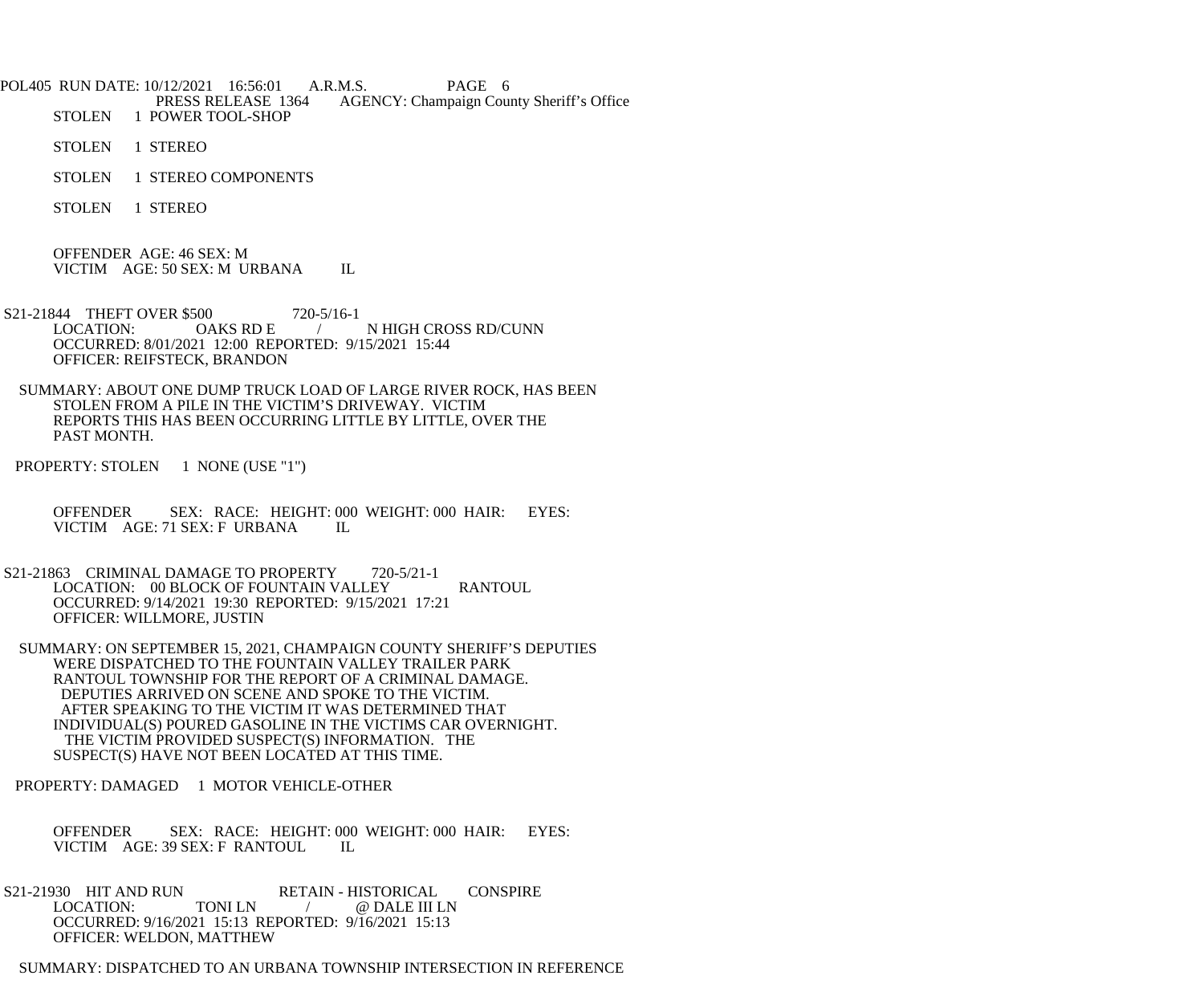POL405 RUN DATE: 10/12/2021 16:56:01 A.R.M.S. PAGE 7<br>PRESS RELEASE 1364 AGENCY: Champaign Cou AGENCY: Champaign County Sheriff's Office TO A HIT AND RUN VEHICLE ACCIDENT. THE REPORTING PERSON SAID A VEHICLE HAD DISOBEYED A STOP SIGN ON PRIVATE PROPERTY AND CAUSED A COLLISION WITH THEIR VEHICLE. THE SUSPECT VEHICLE THEN LEFT THE SCENE. THE SUSPECT VEHICLE HAS NOT BEEN LOCATED YET AT THIS TIME.

PROPERTY: 7 PHOTOS-DIGITAL

DAMAGED AUTO<br>COLOR: GRY/ 2016 MAKE: CHRY MODEL: 200 BODY: LIC#: IL CU79312

OFFENDER SEX: RACE: HEIGHT: 000 WEIGHT: 000 HAIR: EYES: VICTIM AGE: 36 SEX: M URBANA IL VICTIM AGE: 36 SEX: M URBANA

S21-22028 FOUND ARTICLES

LOCATION: 1600E / 1100N/1000N OCCURRED: 9/17/2021 15:19 REPORTED: 9/17/2021 15:19 OFFICER: FORDYCE, CODY

 SUMMARY: ON 9/17/21, DEPUTIES WERE DISPATCHED FOR REPORT OF FOUND PROPERTY. UPON ARRIVAL, DEPUTIES LEARNED TWO BAGS WERE LOCATED IN A CULVERT BUT WERE UNABLE TO LOCATE THE OWNER. THE BAGS WERE PLACED INTO EVIDENCE FOR SAFE KEEPING.

 OFFENDER AGE: 00 SEX: U RACE: U HEIGHT: 000 WEIGHT: 000 HAIR: EYES: VICTIM SOCIETY

S21-22208 ASSIST FIRE DEPT

CUNNINGHAM AV / VAN WINKLE RD/COUNTR OCCURRED: 9/19/2021 17:16 REPORTED: 9/19/2021 17:16 OFFICER: JAMES, ALEXANDER

 SUMMARY: ON 09/19/21 AT APPROXIMATELY 1716 HOURS, CHAMPAIGN COUNTY DEPUTIES WERE DISPATCHED TO AN ADDRESS IN URBANA TOWNSHIP FOR AN ASSIST FIRE CALL. UPON ARRIVAL, A RESIDENTIAL TRAILER WAS ON FIRE, WHICH CAUSED SIGNIFICANT DAMAGE TO THE HOME AND PERSONAL PROPERTY.

PROPERTY: DAMAGED 1 MISC DIGITAL PROPERTY

 OFFENDER AGE: 00 SEX: U RACE: U HEIGHT: 000 WEIGHT: 000 HAIR: EYES: VICTIM SOCIETY

- S21-22220 BATTERY-DOMESTIC 720-5/12-3.2<br>LOCATION: BEDFORD DR / M LOCATION: BEDFORD DR / MELROSE DR/PARK LANE OCCURRED: 9/19/2021 20:00 REPORTED: 9/19/2021 20:00 OFFICER: VERCLER, JEFF
- SUMMARY: DOMESTIC BETWEEN HUSBAND AND WIFE. HUSBAND'S FRIENDS REMOVED HIM FROM THE RESIDENCE BEFORE POLICE ARRIVAL. WIFE DID NOT WANT ANY ENFORCEMENT ACTION TAKEN.

OFFENDER AGE: 34 SEX: M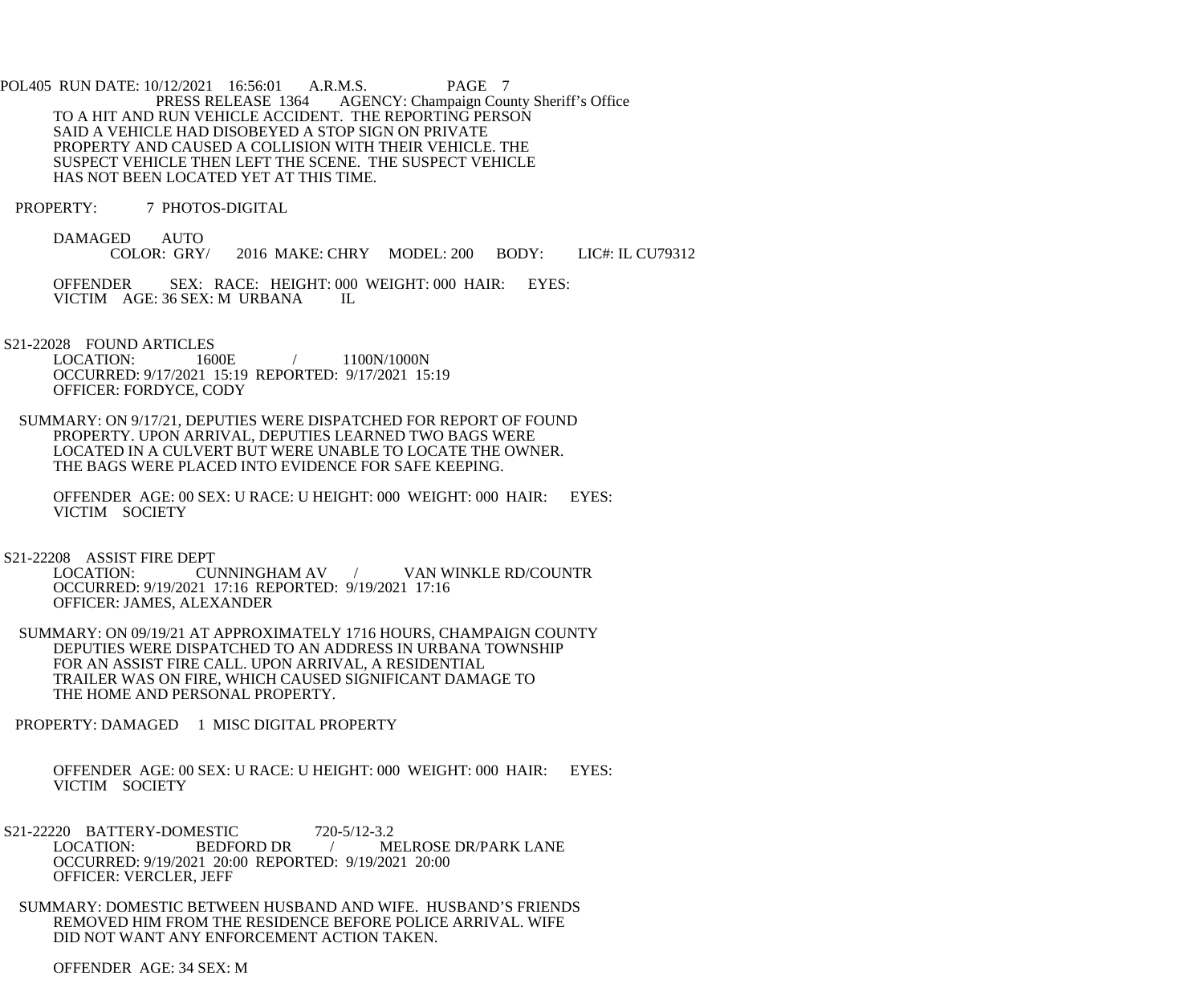POL405 RUN DATE: 10/12/2021 16:56:01 A.R.M.S. PAGE 8 PRESS RELEASE 1364 AGENCY: Champaign County Sheriff's Office VICTIM AGE: 36 SEX: F CHAMPAIGN IL

 S21-22236 ASSIST FIRE DEPT LOCATION: 1100 BLOCK OF EASTERN AV URBANA OCCURRED: 9/20/2021 1:04 REPORTED: 9/20/2021 1:15 OFFICER: CUMMINGS, MATTHEW

 SUMMARY: ON 9/20/21 AT APPROXIMATELY 0100 HOURS, EDGE-SCOTT FIRE DEPARTMENT AND CHAMPAIGN COUNTY SHERIFF DEPUTIES RESPONDED TO EASTERN AVE IN URBANA FOR A REPORT OF A STRUCTURE FIRE. UPON INVESTIGATION, THERE WERE NO INJURIES AND THE CAUSE OF THE FIRE WAS NOT DISCOVERED.

PROPERTY: 5 PHOTOS-DIGITAL

3 MISC DIGITAL PROPERTY

PEOPLE: VICTIM AGE: 70 SEX: F URBANA IL<br>VICTIM AGE: 70 SEX: M URBANA IL VICTIM AGE: 70 SEX: M URBANA VICTIM AGE: 23 SEX: F BLOOMINGTON IL OFFENDER AGE: 00 SEX: U RACE: U HEIGHT: 000 WEIGHT: 000 HAIR: EYES:

- S21-22349 THEFT FROM COIN-OP MACHINE/DEVICE 720-5/16-5 LOCATION: 2400 BLOCK OF FIFTH ST N CHAMPAIGN OCCURRED: 9/09/2021 13:00 REPORTED: 9/21/2021 14:01 OFFICER: VERCLER, JEFF
- SUMMARY: VENDING MACHINE LOCATED IN THE BREAKROOM OF CLIFFORD JACOBS WAS BROKEN INTO BETWEEN 9/9/21 AND 9/21/21. APPROXIMATELY \$500 IN FOOD PRODUCTS WERE REMOVED, ALONG WITH APPROXIMATELY \$100 IN CASH.

PROPERTY: STOLEN 500 FOOD-OTHER/NON MEAT

CURRENCY-NOT CHECKS/BOND

 OFFENDER SEX: RACE: HEIGHT: 000 WEIGHT: 000 HAIR: EYES: VICTIM PEPSI COLA BOTTLING COMPANY CHAMPAIGN IL

S21-22675 THEFT OVER \$500 720-5/16-1 LOCATION: 2300 BLOCK OF CAMPBELL DR CHAMPAIGN OCCURRED: 9/24/2021 19:15 REPORTED: 9/24/2021 20:32 OFFICER: WILLMORE, JUSTIN

 SUMMARY: ON SEPTEMBER 24, 2021, CHAMPAIGN COUNTY SHERIFF'S DEPUTIES WERE DISPATCHED TO THE 2300 BLOCK OF CAMPBELL DR. CHAMPAIGN TOWNSHIP FOR THE REPORT OF A THEFT. DEPUTIES ARRIVED ON SCENE AND SPOKE TO THE VICTIM AND LEARNED THE VICTIMS PUPPIES WERE STOLEN. THERE IS NO SUSPECT INFORMATION AT THIS TIME.

OFFENDER SEX: RACE: HEIGHT: 000 WEIGHT: 000 HAIR: EYES: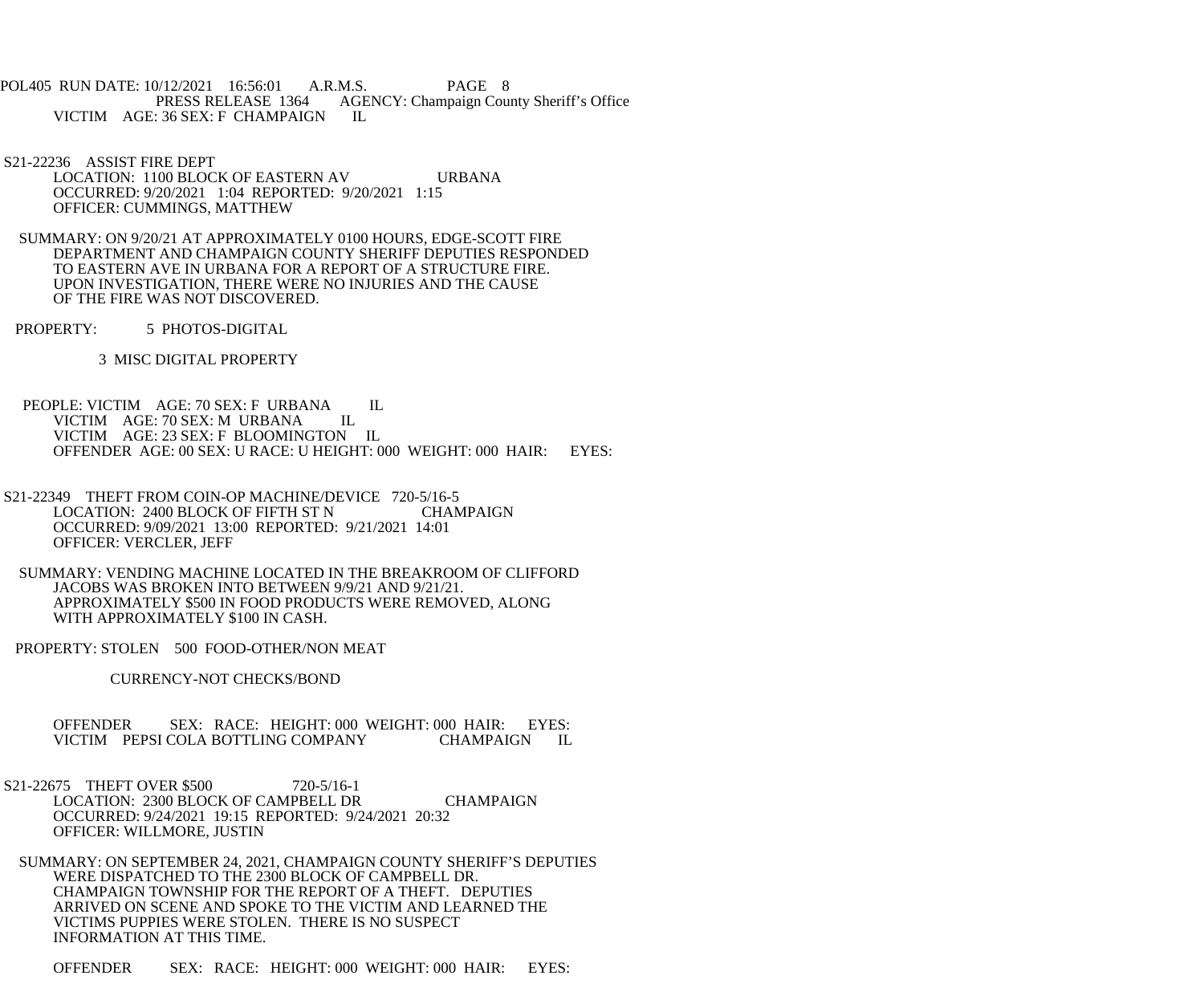POL405 RUN DATE: 10/12/2021 16:56:01 A.R.M.S. PAGE 9<br>PRESS RELEASE 1364 AGENCY: Champaign Cou AGENCY: Champaign County Sheriff's Office VICTIM AGE: 30 SEX: M CHAMPAIGN IL

- S21-22741 BURGLARY FROM MOTOR VEHICLE 720-5/19-1 LOCATION: 2600 BLOCK OF HIGH ST E URBANA OCCURRED: 9/24/2021 17:45 REPORTED: 9/25/2021 16:46 OFFICER: WILLMORE, JUSTIN
- SUMMARY: ON SEPTEMBER 25, 2021, CHAMPAIGN COUNTY SHERIFF'S DEPUTIES WERE DISPATCHED TO THE 2600-2700 BLOCK OF EAST HIGH ST. URBANA TOWNSHIP FOR THE REPORT OF TWO SEPARATE BURGLARY TO MOTOR VEHICLES. DEPUTIES ARRIVED ON SCENE AND SPOKE TO THE VICTIMS. AFTER SPEAKING TO THE VICTIMS IT WAS DETERMINED THAT AN UNKNOWN INDIVIDUAL(S) ENTERED THEIR VEHICLES AND TOOK ITEMS.

OFFENDER SEX: RACE: HEIGHT: 000 WEIGHT: 000 HAIR: EYES:<br>VICTIM AGE: 64 SEX: F URBANA IL VICTIM AGE: 64 SEX: F URBANA IL<br>VICTIM AGE: 37 SEX: F URBANA IL VICTIM AGE: 37 SEX: F URBANA

S21-22851 PASSING STOPPED SCHOOL BUS 625-5/11-1414 OPERATE UNINSURED MOTOR VEHICLE 625-5/3-707<br>LOCATION: GRAND AV E / CEDAR I / CEDAR DR/CHESTNUT DR OCCURRED: 9/27/2021 11:20 REPORTED: 9/27/2021 12:01 OFFICER: FROMM, DANIEL

 SUMMARY: ON MONDAY, 9/27/21, CHAMPAIGN COUNTY SHERIFF'S DEPUTIES WERE DISPATCHED TO ST. JOSEPH, IL FOR REPORT OF A VEHICLE PASSING A STOPPED SCHOOL BUS WITH IT'S STOP ARM ACTIVATED. DEPUTIES ARRIVED AND LOCATED THE DRIVER OF THE VEHICLE. THE DRIVER WAS CITED WITH MULTIPLE ILLINOIS VEHICLE CODE VIOLATIONS.

PEOPLE: VICTIM SOCIETY

 ARRESTS: TAYLOR KEISHA R AGE: 35 SEX: F 1506 HOLZEN CT ST JOSEPH IL CHARGE: PASSING STOPPED SCHOOL BUS 625-5/11-141 PASSING STOPPED SCHOOL BU<br>AT: CEDAR/LOCUST BY: FROMM. DANIEL AT: CEDAR/LOCUST BY: FROMM, DANIEL<br>TAYLOR KEISHA R AGE: 35 SEX AGE: 35 SEX: F 1506 HOLZEN CT ST JOSEPH IL<br>TOR VEHICLE 625-5/3-707 OPERATE UNINSURED MOTOR V CHARGE: OPERATE UNINSURED MOTOR VEHICLE<br>AT: CEDAR/LOCUST BY: FROMM. DANIEL BY: FROMM, DANIEL

- S21-22898 THEFT \$500 AND UNDER 720-5/16-1 LOCATION: 200 BLOCK OF PFEFFER RD URBANA OCCURRED: 9/24/2021 17:00 REPORTED: 9/27/2021 18:06 OFFICER: FLOYD,CODY L
- SUMMARY: ON 9/27/21 AT APPROXIMATELY 20:11 HOURS, CHAMPAIGN COUNTY SHERIFF'S DEPUTIES WERE DISPATCHED TO THE 200 BLOCK OF PFEFFER RD IN URBANA TOWNSHIP FOR THE REPORT OF A THEFT.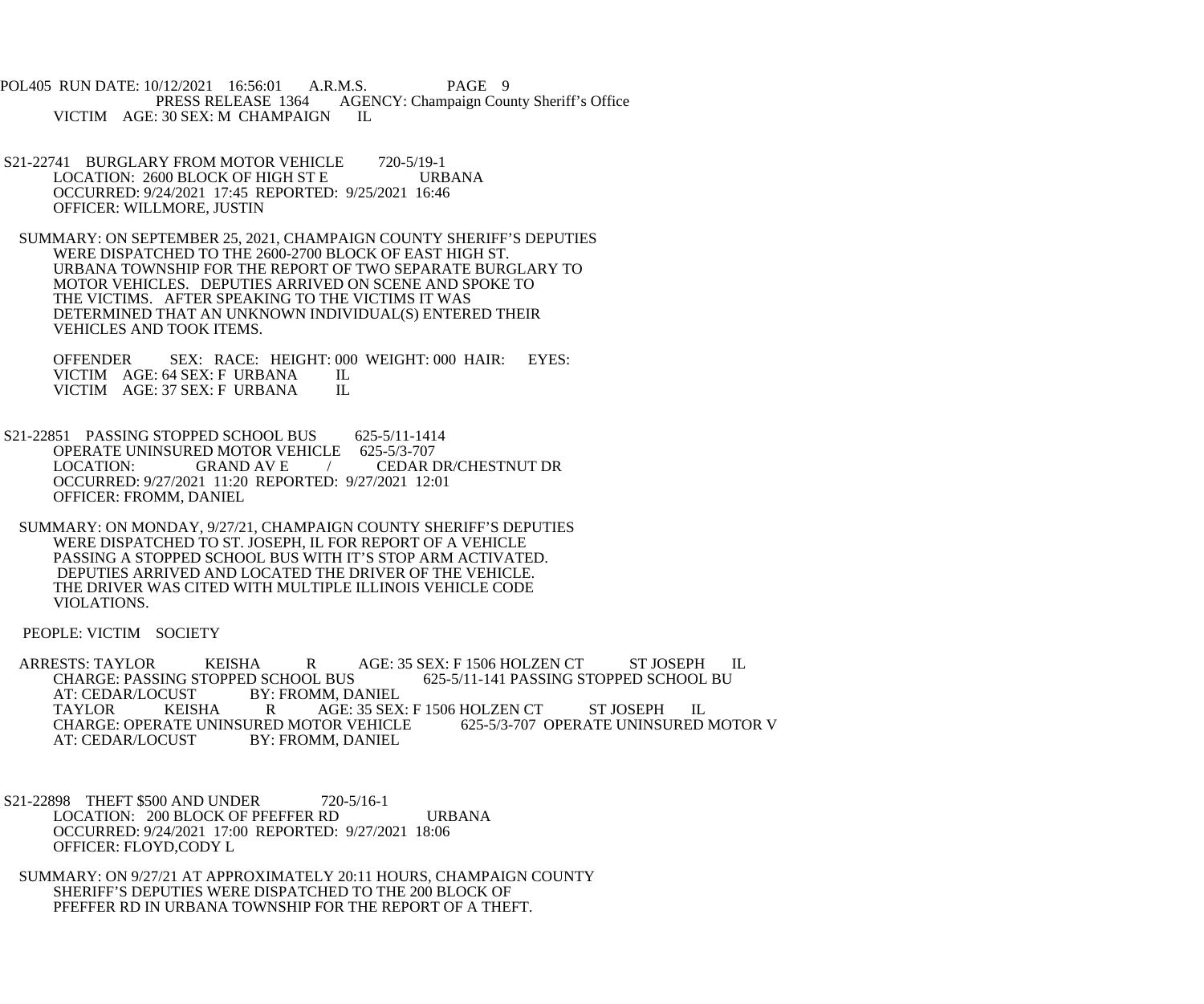POL405 RUN DATE: 10/12/2021 16:56:01 A.R.M.S. PAGE 10<br>PRESS RELEASE 1364 AGENCY: Champaign Cour AGENCY: Champaign County Sheriff's Office THE VICTIM'S REAR LICENSE PLATE HAD BEEN STOLEN AND A DIFFERENT LICENSE PLATE WAS PUT IN ITS PLACE. THERE IS NO SUSPECT INFORMATION AT THIS TIME.

PROPERTY: STOLEN 1 LICENSE PLATE

 OFFENDER SEX: RACE: HEIGHT: 000 WEIGHT: 000 HAIR: EYES: VICTIM AGE: 55 SEX: F URBANA IL

- S21-23025 NO FRONT PLATE 625-5/3-413A ILLEGAL SQUEALING/SCREECHING TIRES 625-5/11-505 FLEEING OR ATTEMPT TO ELUDE POLICE 625-5/11-204<br>LOCATION: S STALEY RD S / @ COLLI S STALEY RD S / @ COLLEEN DR OCCURRED: 9/29/2021 2:13 REPORTED: 9/29/2021 2:14 OFFICER: CUMMINGS, MATTHEW
- SUMMARY: ON 9/29/21 AT APPROXIMATELY 0200 HOURS, CHAMPAIGN COUNTY SHERIFF DEPUTIES CONDUCTED A TRAFFIC STOP WHICH RESULTED IN THE VEHICLE FLEEING FROM LAW ENFORCEMENT. DEPUTIES DID NOT CHASE THE VEHICLE AND IT WAS LATER DISCOVERED AT AN ADDRESS IN SOUTHWEST CHAMPAIGN. NO ARRESTS HAVE BEEN MADE.
- PEOPLE: VICTIM SOCIETY<br>OFFENDER SEX: R SEX: RACE: HEIGHT: 000 WEIGHT: 000 HAIR: EYES:
- S21-23083 DECEPTIVE PRACTICES 720-5/17-1<br>LOCATION: WESLEY AV / GI / GRAHAM DR/CALVIN ST OCCURRED: 9/23/2021 12:00 REPORTED: 9/29/2021 18:15 OFFICER: FOSTER, SUSAN
- SUMMARY: RP ADVISED SHE WAS "SCAMMED" OUT OF MONEY FROM SOMEONE CLAIMING TO BE FROM XFINITY.

 OFFENDER SEX: RACE: HEIGHT: 000 WEIGHT: 000 HAIR: EYES: OFFENDER SEX: RACE: HEIGHT: 000 WEIGHT: 000 HAIR: EYES: VICTIM AGE: 71 SEX: F SAVOY IL

- S21-23124 DISORDERLY CONDUCT-ALL OTHER 720-5/26-1<br>LOCATION: LAFAYETTE CR / COLUMI LOCATION: LAFAYETTE CR / COLUMBIA BL/COLUMBIA OCCURRED: 9/30/2021 10:55 REPORTED: 9/30/2021 11:02 OFFICER: BEARCE, JAROD
- SUMMARY: ON THURSDAY, 09/30/2021, AT APPROXIMATELY 1104 HRS. CCSO DEPUTIES WERE DISPATCHED TO AN ADDRESS IN THE TOWNSHIP OF URBANA FOR A REPORT OF THREATS. AFTER SPEAKING WITH ALL INVOLVED PARTIES, ONE SUBJECT WAS ISSUED AN NTA FOR DISORDERLY CONDUCT.

 OFFENDER AGE: 71 SEX: M VICTIM AGE: 49 SEX: M CHAMPAIGN IL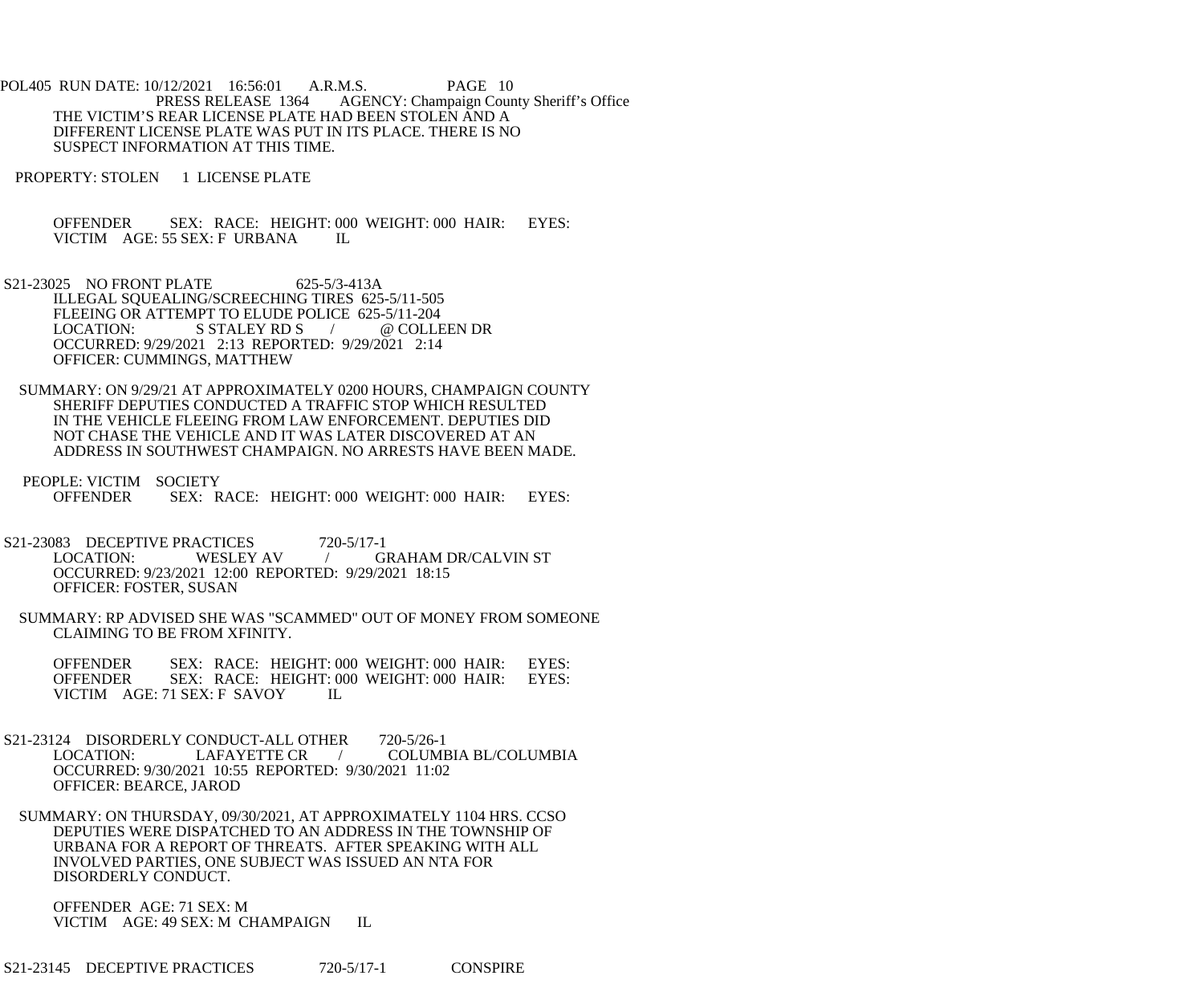POL405 RUN DATE: 10/12/2021 16:56:01 A.R.M.S. PAGE 11<br>PRESS RELEASE 1364 AGENCY: Champaign Cour PRESS RELEASE 1364 AGENCY: Champaign County Sheriff's Office<br>LOCATION: 2000E / 1100N/1200N 2000E / 1100N/1200N OCCURRED: 9/06/2021 12:00 REPORTED: 9/30/2021 15:55 OFFICER: WELDON, MATTHEW

 SUMMARY: DISPATCHED TO A SIDNEY TOWNSHIP RESIDENCE IN REFERENCE TO A DECEPTIVE PRACTICE REPORT. THE VICTIM ADVISED AN UNKNOWN SUSPECT HAD ATTEMPTED TO FILE FOR UNEMPLOYMENT BENEFITS AND ALSO OPEN A CREDIT CARD USING THE VICTIM'S INFORMATION.

PROPERTY: 1 DOCUMENTS / RECEIPTS

1 PHOTOS-DIGITAL

OFFENDER SEX: RACE: HEIGHT: 000 WEIGHT: 000 HAIR: EYES: VICTIM AGE: 62 SEX: M SIDNEY IL VICTIM AGE: 62 SEX: M SIDNEY

## S21-23241 PROWLER

 LOCATION: SHILOH DR / WINTERBERRY RD/WARWI OCCURRED:10/01/2021 2:15 REPORTED: 10/01/2021 13:29 OFFICER: FERRIMAN, RICHARD

 SUMMARY: RP CALLED TO REPORT AN UNKNOWN MALE WALKING ON TO THEIR PORCH AND LOOKING INTO THE WINDOWS OF THEIR RESIDENCE. RP ADVISED THIS WAS CAPTURED ON THEIR VIDEO SURVEILLANCE CAMERAS AND ALERTED THEM AROUND 0215 HOURS ON 10/01/2021. RP DID LOOK AT THE CAMERA FOOTAGE UNTIL LATER THAT DAY. RP WAS ADVISED TO CALL THE POLICE BY A NEIGHBOR.

PEOPLE: VICTIM SOCIETY<br>OFFENDER SEX: R SEX: RACE: HEIGHT: 000 WEIGHT: 000 HAIR: EYES: VICTIM AGE: 38 SEX: F SAVOY IL

S21-23360 THEFT \$500 AND UNDER 720-5/16-1<br>1900E/1900E LOCATION: 3000N / 1900E/2000E OCCURRED:10/02/2021 17:30 REPORTED: 10/02/2021 19:12 OFFICER: FORDYCE, CODY

 SUMMARY: ON 10/2/21, DEPUTIES WERE DISPATCHED FOR REPORT OF A THEFT. UPON ARRIVAL, DEPUTIES LEARNED A LAWNMOWER WAS STOLEN FROM THE VICTIMS FRONT PORCH BY AN UNKNOWN OFFENDER.

PROPERTY: STOLEN 1 LAWN MOWER-POWERED

PHOTOS-DIGITAL

OFFENDER SEX: RACE: HEIGHT: 000 WEIGHT: 000 HAIR: EYES: VICTIM AGE: 43 SEX: M RANTOUL IL VICTIM AGE: 43 SEX: M RANTOUL

 S21-23371 BATTERY-DOMESTIC 720-5/12-3.2 LOCATION: SCARBOROUGH ST N / DEAD END/W MAIN ST, OCCURRED:10/02/2021 21:07 REPORTED: 10/02/2021 21:07 OFFICER: CHRISTENSEN, CORY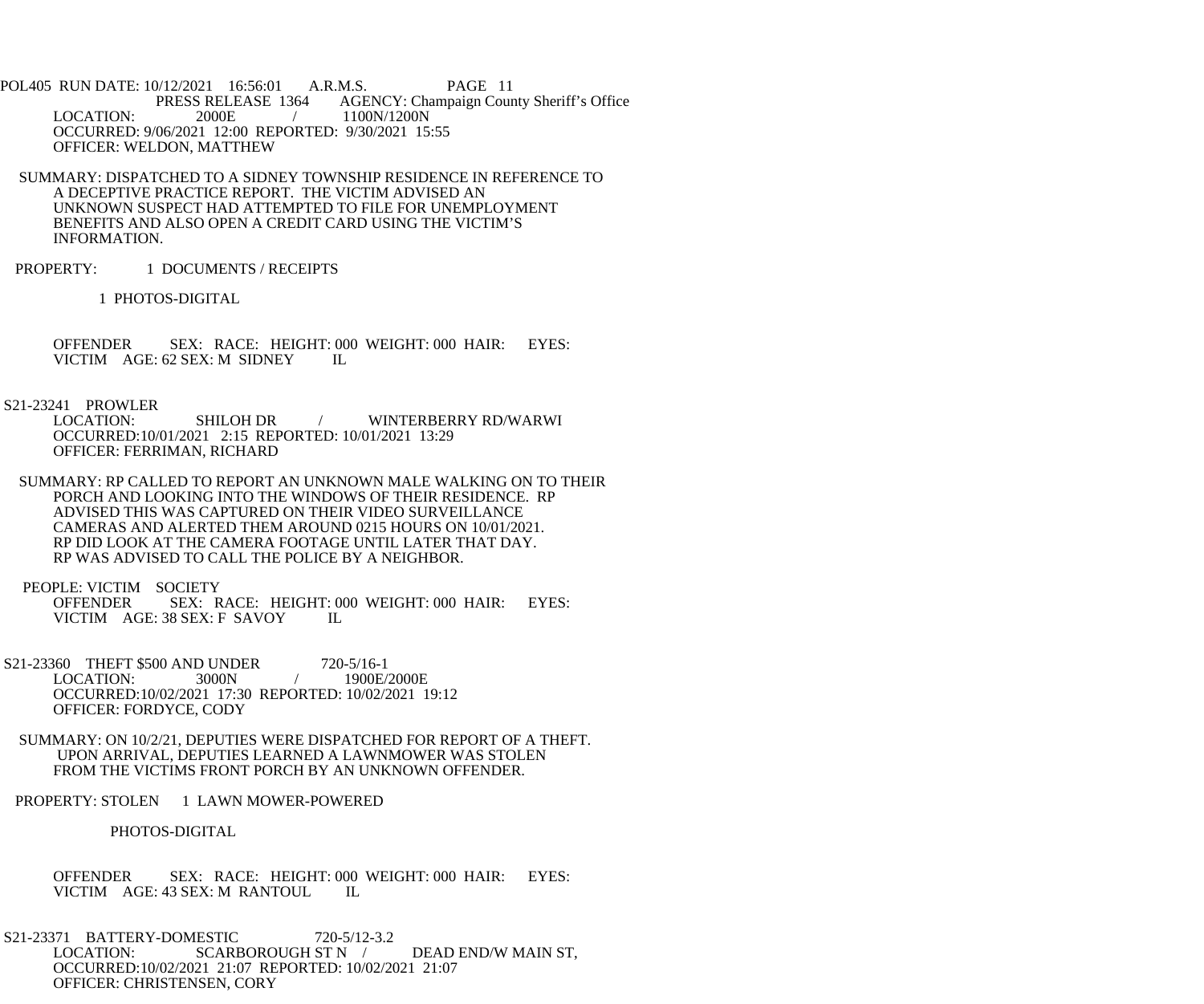POL405 RUN DATE: 10/12/2021 16:56:01 A.R.M.S. PAGE 12 PRESS RELEASE 1364 AGENCY: Champaign County Sheriff's Office

 SUMMARY: DEPUTIES RESPONDED TO AN APARTMENT IN SIDNEY IL FOR A REPORT OF A DOMESTIC BATTERY THAT HAD JUST OCCURRED. DEPUTIES OBTAINED STATEMENT(S) FROM INVOLVED PARTIES. DEPUTIES LEARNED THAT A MINOR MUTUAL COMBAT ALTERCATION OCCURRED AFTER AN ARGUMENT OVER WHO WAS GOING TO COOK BACON. THE FEMALE HALF AGREED TO VACATE THE APARTMENT FOR THE REMAINDER OF THE EVENING.

 OFFENDER AGE: 50 SEX: F OFFENDER AGE: 53 SEX: M VICTIM AGE: 50 SEX: F SIDNEY IL<br>VICTIM AGE: 53 SEX: M SIDNEY IL VICTIM AGE: 53 SEX: M SIDNEY

- S21-23372 BATTERY-DOMESTIC 720-5/12-3.2 THEFT \$500 AND UNDER 720-5/16-1 LOCATION: 300 BLOCK OF MAIN ST S SCOTT TOWNSHIP OCCURRED:10/02/2021 21:42 REPORTED: 10/02/2021 21:42 OFFICER: FLOYD,CODY L
- SUMMARY: ON 10/2/21 AT APPROXIMATELY 21:42 HOURS, CHAMPAIGN COUNTY SHERIFF'S DEPUTIES WERE DISPATCHED TO THE SEYMOUR FIRE DEPARTMENT PARKING LOT IN SEYMOUR, ILLINOIS FOR THE REPORT OF A DOMESTIC BATTERY AND THEFT. INVOLVED PARTIES WERE INTERVIEWED. NO ARRESTS HAVE BEEN MADE AT THIS TIME.
- PROPERTY: STOLEN 1 EYEGLASSES/CONTACTS

 OFFENDER AGE: 37 SEX: F VICTIM AGE: 55 SEX: M IVESDALE IL

- S21-23468 BURGLARY 720-5/19-1 LOCATION: 2700 BLOCK OF ILLINOIS ST E URBANA OCCURRED: 8/30/2021 0:00 REPORTED: 10/04/2021 8:35 OFFICER: REIFSTECK, JONATHAN
	- SUMMARY: THE SUSPECT(S) ENTERED THE VICTIM'S UNLOCKED STORAGE SHED WITHOUT AUTHORITY OR PERMISSION AND STOLE ITEMS OF VALUE FROM INSIDE. THERE IS NO SUSPECT INFORMATION.
- PROPERTY: STOLEN 1 TOOL
	- STOLEN 1 BICYCLE
	- STOLEN 2 OTHER PROPERTY THAN LISTD
	- STOLEN 1 SNOW BLOWER
	- OFFENDER SEX: RACE: HEIGHT: 000 WEIGHT: 000 HAIR: EYES: VICTIM AGE: 58 SEX: F URBANA IL